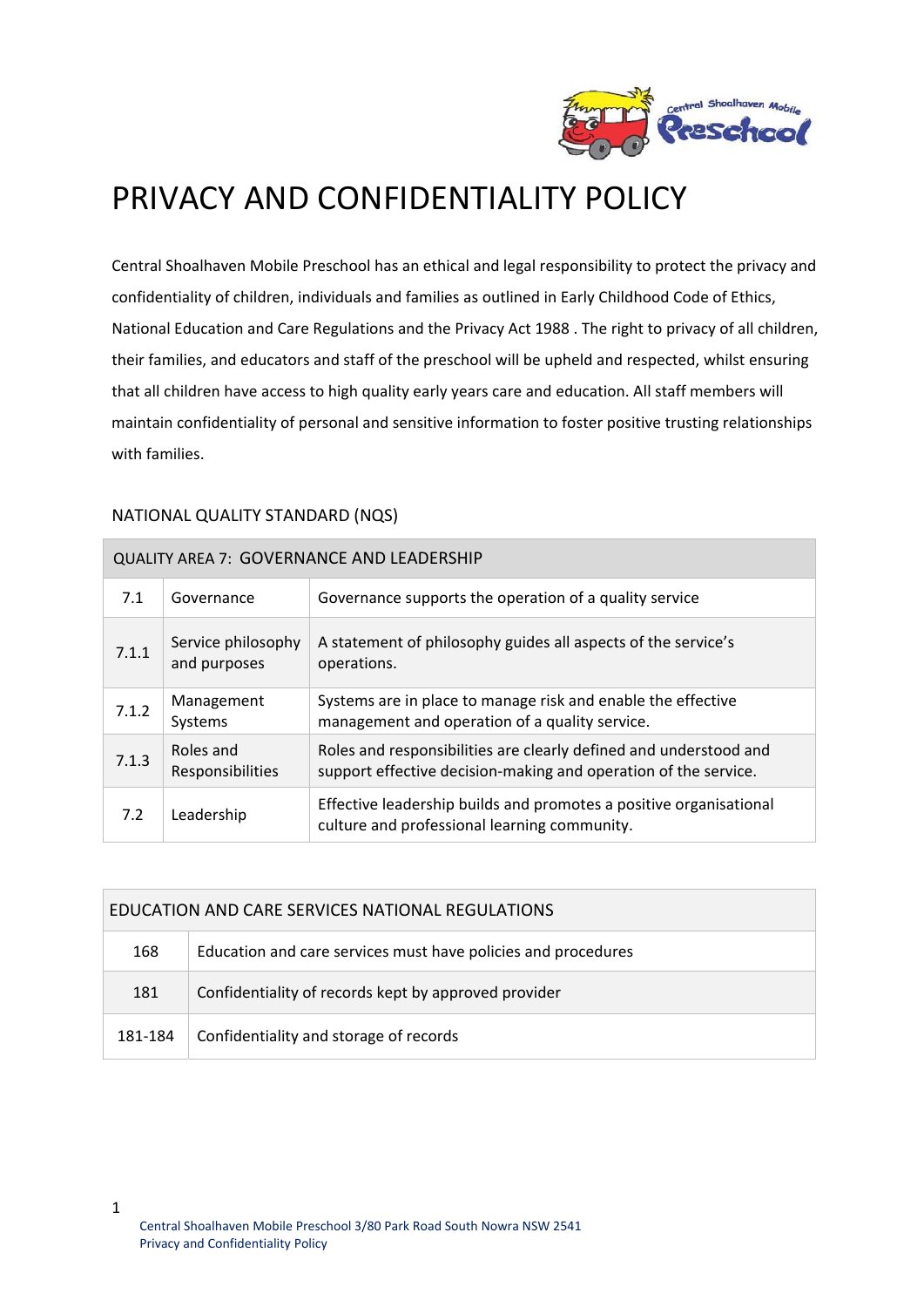

## RELATED POLICIES

| <b>Enrolment Policy</b> | Interaction with Children & Families Policy |
|-------------------------|---------------------------------------------|
| Code of Conduct         | <b>Fees Policy</b>                          |

#### PURPOSE

To ensure that the confidentiality of information relating to the children, families, staff, and visitors using the preschool is upheld at all times. We aim to protect the privacy and confidentiality of all information and records about individual children, families, educators, staff and management by ensuring continuous review and improvement on our current systems, storage, and methods of disposal of records. We will ensure that all records and information are held in a secure place and are only retrieved by or released to people who have a legal right to access this information. Our preschool will strive to assure all records and data is protected from unauthorised access and that it is available to authorised persons when needed.

#### SCOPE

This policy applies to children, families, staff, management, and visitors of the preschool.

#### IMPLEMENTATION

Under National Law, Section 263, Early Childhood Services are required to comply with Australian privacy law which includes the *Privacy Act 1988* (the Act) aimed at protecting the privacy of individuals. Schedule 1 of the *Privacy Act* (1988) includes 13 Australian Privacy Principles (APPs) which all services are required to apply. The APPs set out the standards, rights and legal obligations in relation to collecting, handling, holding and accessing personal information.

The Notifiable Data Breaches (NDB) scheme requires Early Childhood Services, Family Day Care Services, and Out of School Hours Care Services to provide notice to the Office of the Australian Information Commissioner (formerly known as the Privacy Commissioner) and affected individuals of any data breaches that are 'likely' to result in 'serious harm'.

Businesses that suspect an eligible data breach may have occurred, must undertake a reasonable and expeditious assessment to determine if the data breach is likely to result in serious harm to any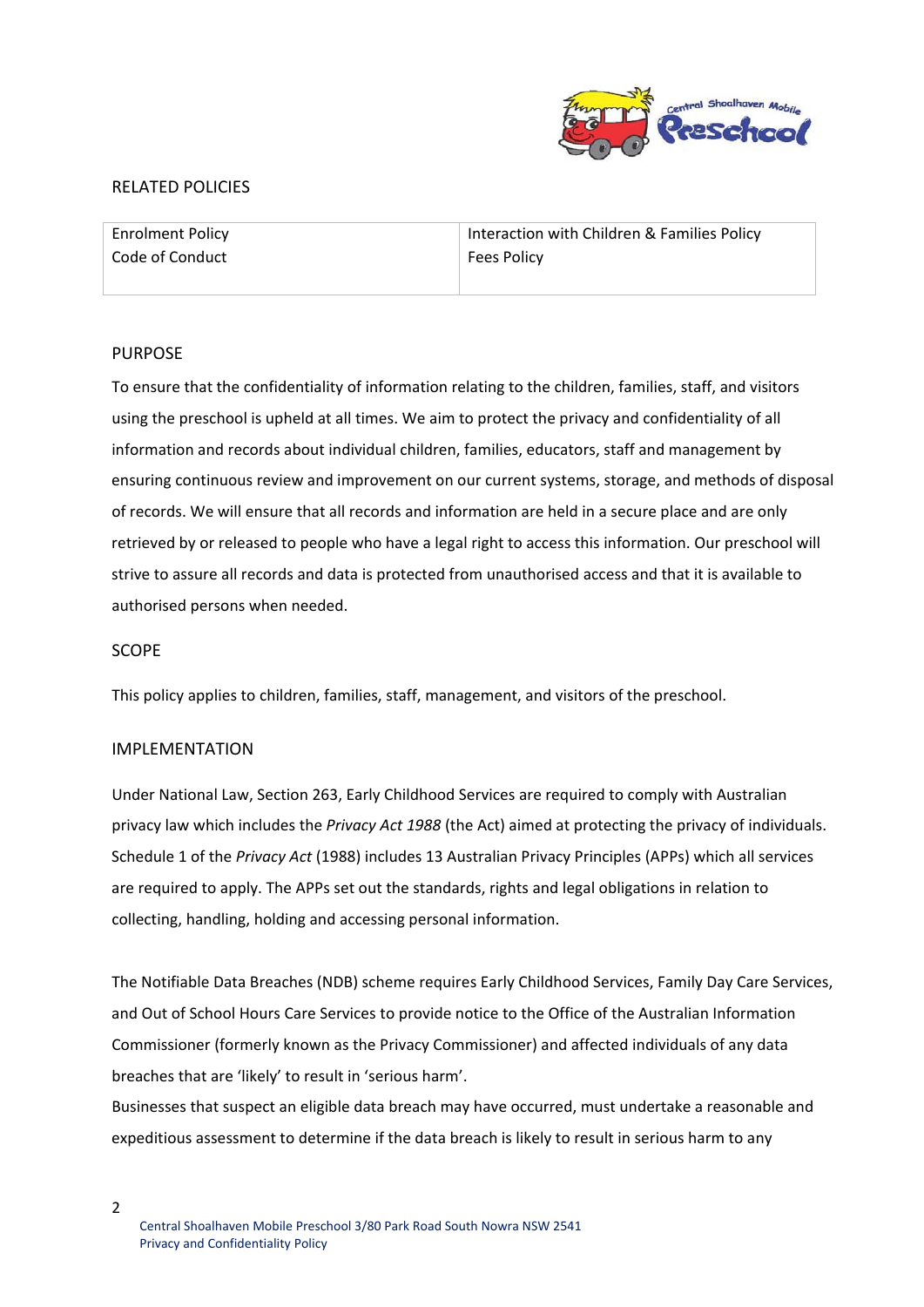

individual affected. A breach of an Australian Privacy Principle is viewed as an '*interference with the privacy of an individual*' and can lead to regulatory action and penalties. source: OAIC Australian Privacy Principles

Further information about the APPs is included in Appendix 1 of this policy.

# The Approved Provider/ Management will:

- ensure the preschool acts in accordance with the requirements of the Australian Privacy Principles and *Privacy Act 1988* by developing, reviewing, and implementing procedures and practices that identify:
	- o the name and contact details of the preschool
	- o what information the preschool collects and the source of information
	- o why the information is collected
	- o who will have access to information
	- o collection, storage, use, disclosure, and disposal of personal information collected by the preschool
	- o any law that requires the particular information to be collected
	- o adequate and appropriate storage for personal information collected by the preschool
	- o protection of personal information from unauthorised access.
- provide staff and educators with relevant information regarding changes to Australian privacy law and preschool policy
- ensure all relevant staff understand the requirements under Australia's privacy law
- maintain currency with the Australian Privacy Principles
- ensure personal information is protected in accordance with our obligations under the *Privacy Act 1988* and *Privacy Amendments (Enhancing Privacy Protection) Act 2012*
- ensure all records and documents are maintained and stored in accordance with Education and Care Service National Regulations
- regularly back-up personal and sensitive data from computers to protect personal information collected
- ensure all computers are password protected and install security software‐ antivirus protection
- ensure families are notified of the time particular records are required to be retained as per Education and Care Services National Regulations [regulation 183 (2)]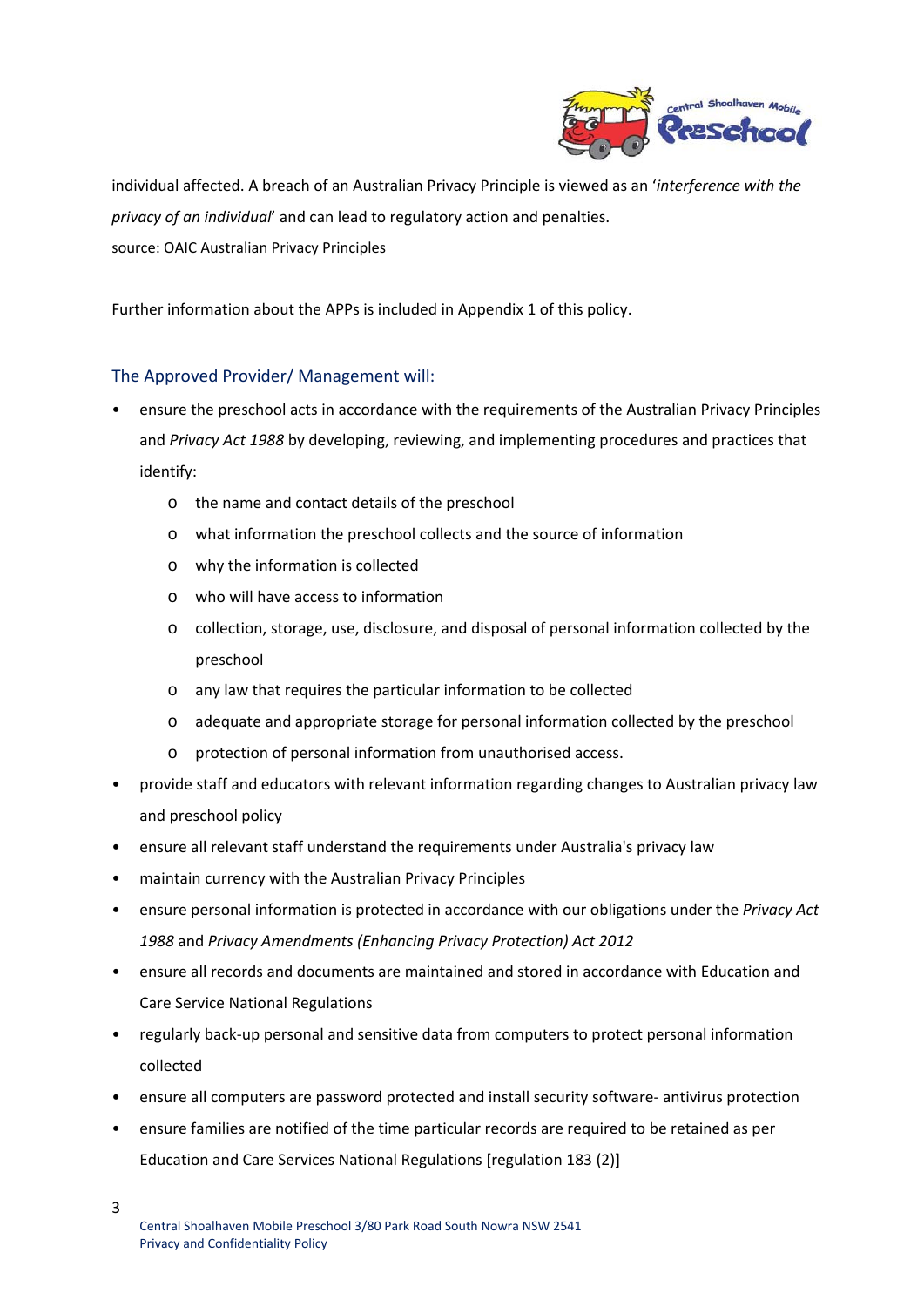

- ensure the appropriate and permitted use of images of children
- ensure all employees, students, volunteers, and families are provided with a copy of this policy
- deal with privacy complaints promptly and in a consistent manner*,* following the preschool's Grievance Policy
- ensure families only have access to the files and records of their own children
- ensure information given to preschool staff will be treated with respect and in a professional and confidential manner
- ensure individual child and staff files are stored in a locked and secure cabinet
- ensure information relating to staff employment will remain confidential and available only to the people directly involved with making personnel decisions
- ensure that information shared with the preschool by the family will be treated as confidential unless told otherwise

# A Nominated Supervisor and/or Responsible Person will:

- adhere to preschool's policies and procedures at all times
- ensure educators, staff, volunteers, and families are aware of the *Privacy and Confidentiality Policy*
- ensure the preschool obtains written consent from parents and/or guardian of children who will be photographed or videoed at the service
- ensure families only have access to the files and records of their own children
- ensure that information given to educators will be treated with respect and in a confidential and professional manner
- ensure only necessary information regarding the children's day-to-day health and wellbeing is given to non‐primary contact educators. For example, allergy information.
- not discuss individual children with people other than the family of that child, except for the purposes of curriculum planning or group management. Communication in other settings must be approved by the family beforehand
- ensure that information shared with us by the family will be treated as confidential unless told otherwise.

## Educators and staff will:

- read and adhere to the *Privacy and Confidentiality Policy* at all times
- ensure documented information and photographs of children are kept secure but may be accessed at any time by the child's parents or guardian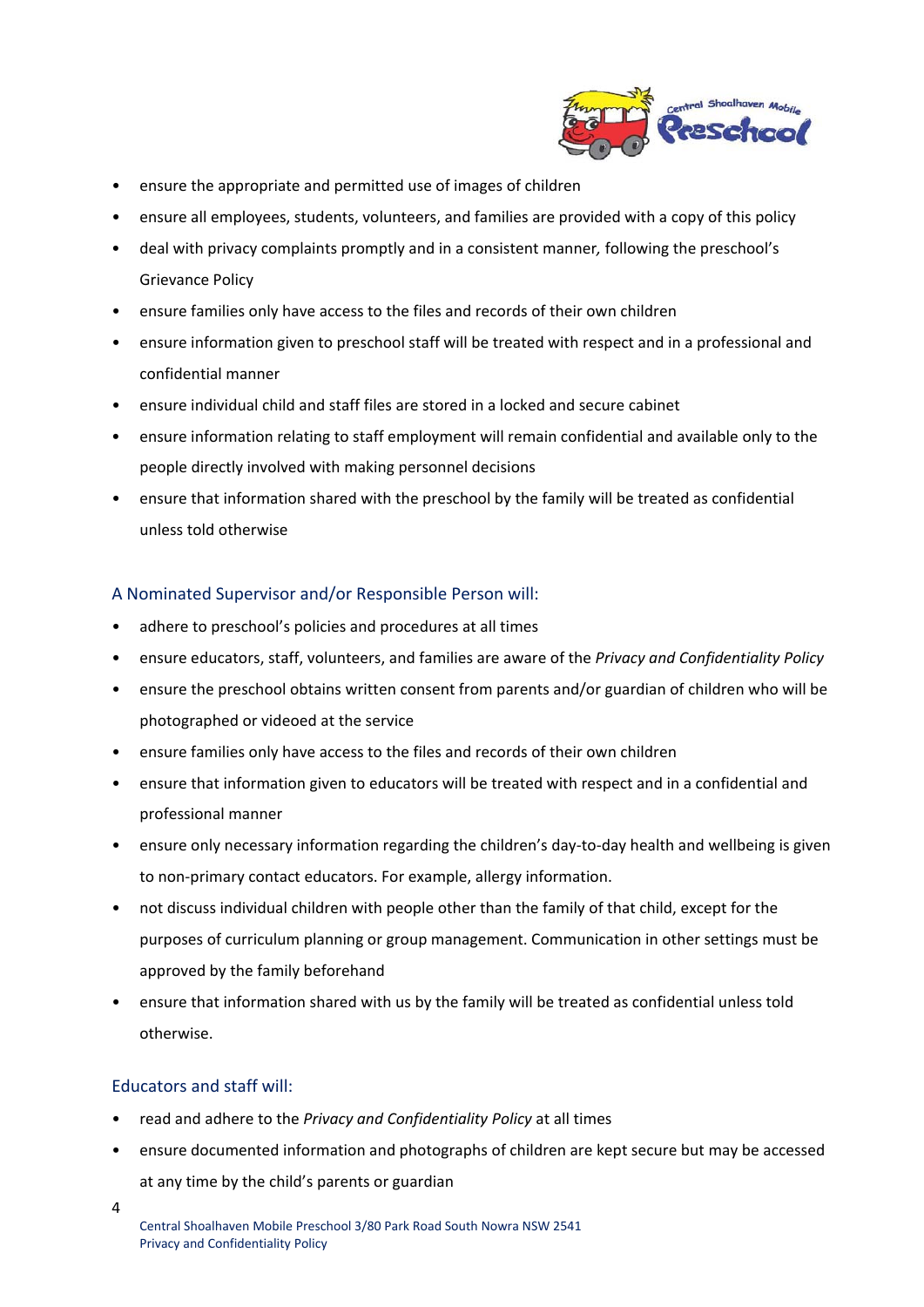

- ensure families only have access to the files and records of their own children
- treat private and confidential information with respect in a professional manner
- not discuss individual children with people other than the family of that child, except for the purposes of curriculum planning or group management. Communication in other settings must be approved by the family beforehand.
- ensure that information shared with the preschool by the family will be treated as confidential unless told otherwise
- maintain individual and preschool information and store documentation according to this policy at all times
- not share information about the individual or service, management information, or other staff as per legislative authority.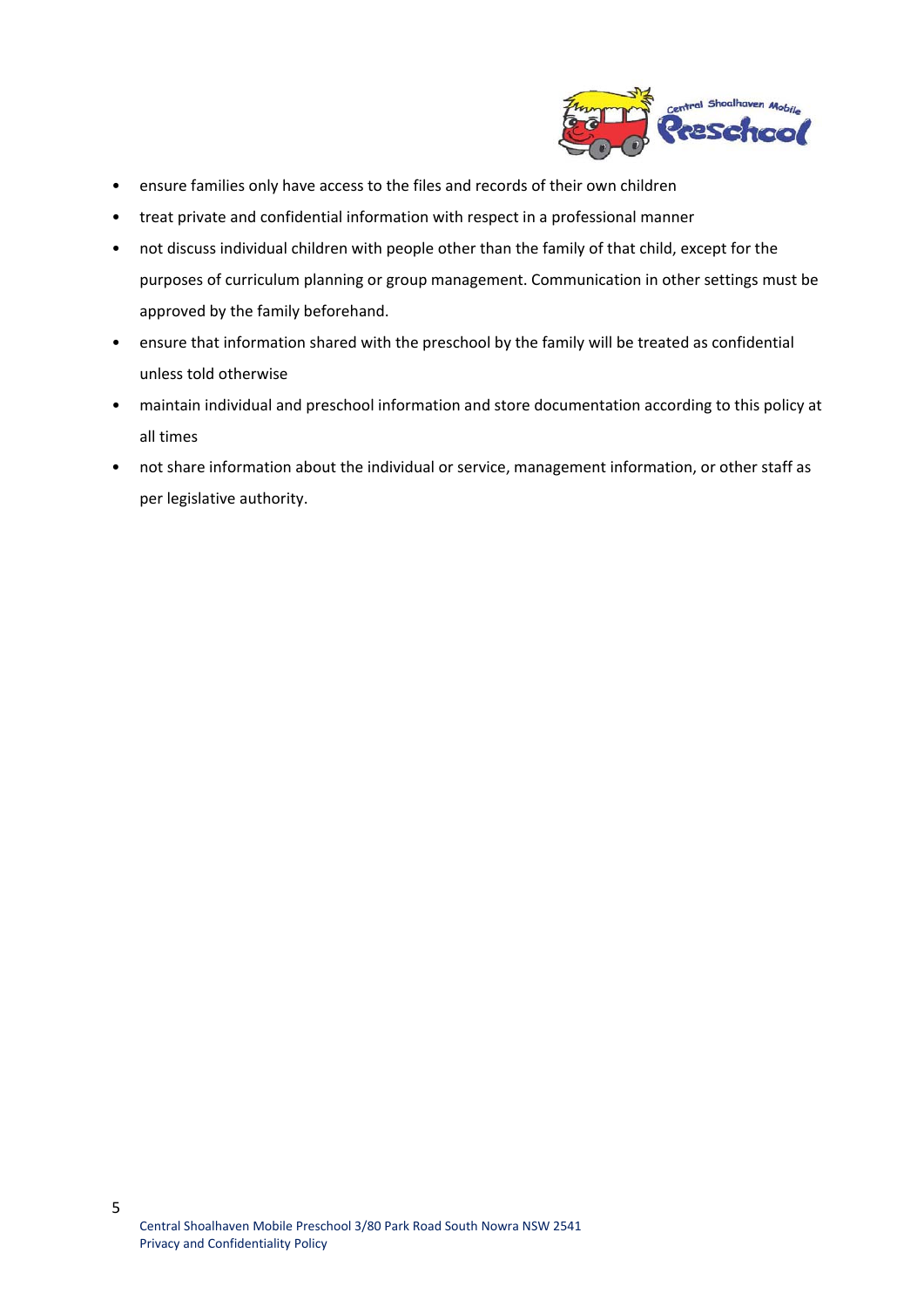

# Australian Privacy Principles‐ Personal Information

Central Shoalhaven Mobile Preschool is committed to protecting personal information in accordance with our obligations under the *Privacy Act 1988* and *Privacy Amendments (Enhancing Privacy Protection) Act 2012.*

Personal information includes a broad range of information, or an opinion, that could identify an individual.

Sensitive information is personal information that includes information or an opinion about a range of personal information that has a higher level of privacy protection than other personal information. (Source: OAIC‐Australian Privacy Laws, Privacy Act 1988)

Personal information will be collected and held securely and confidentially about you and your child to assist us in providing quality education and care to your child whilst promoting and maintaining a child safe environment.

Personal information our preschool may request regarding enrolled children:

 Child's name Gender Date of birth Address Birth Certificate Religion Language spoken at home Emergency contact details and persons authorised to collect individual children Children's health requirements Immunisation records‐ (Immunisation History Statement) Developmental records and summaries External agency information Custodial arrangements or parenting orders Incident reports Medication reports Child Care Subsidy information Medical records Permission forms – including permission to take and publish photographs, video, work samples Doctor's contact information Centrelink Customer Reference number (CRN) Dietary requirements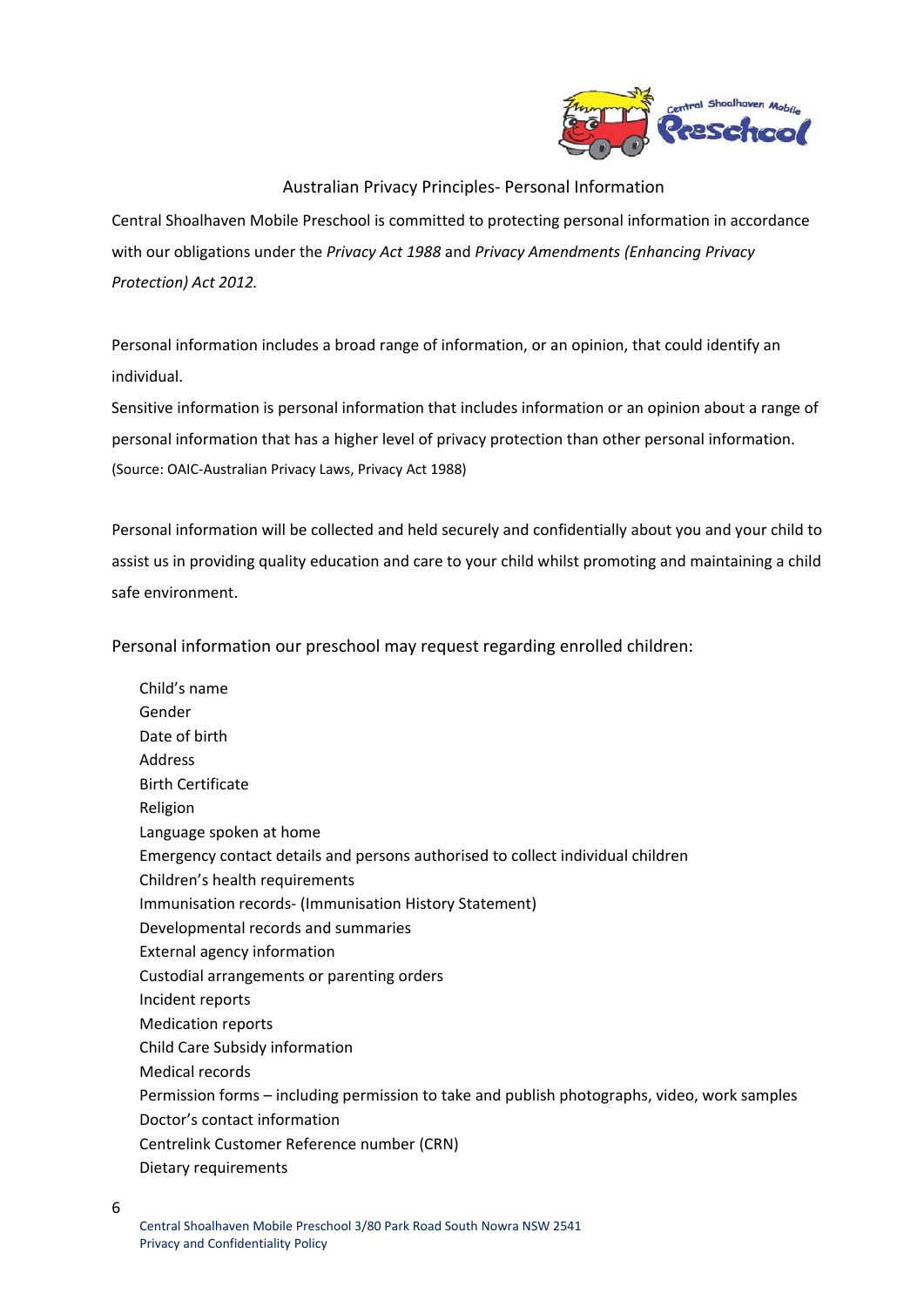

## Personal information our preschool may request regarding parents and caregivers

 Parent/s full name Address Phone number (mobile & work) Email address Bank account or credit card detail for payments Centrelink Customer Reference number (CRN) Custody arrangements or parental agreement

## Personal information our preschool may request regarding staff and volunteers

 Personal details Tax information Banking details Working contract Emergency contact details Medical details **Immunisation details (including COVID-19 vaccinations)**  Working With Children Check verification Educational Qualifications Medical history Resume Superannuation details Child Protection qualifications First Aid, Asthma and Anaphylaxis certificates Professional Development certificates PRODA related documents such as RA number and related background checks

#### Method of Collection

Information is generally collected using standard forms at the time of enrolment or employment Additional information may be provided to the preschool through email, surveys, telephone calls or other written communication.

## How we protect your personal information

To protect your personal and sensitive information, we maintain physical, technical and administrative safeguards.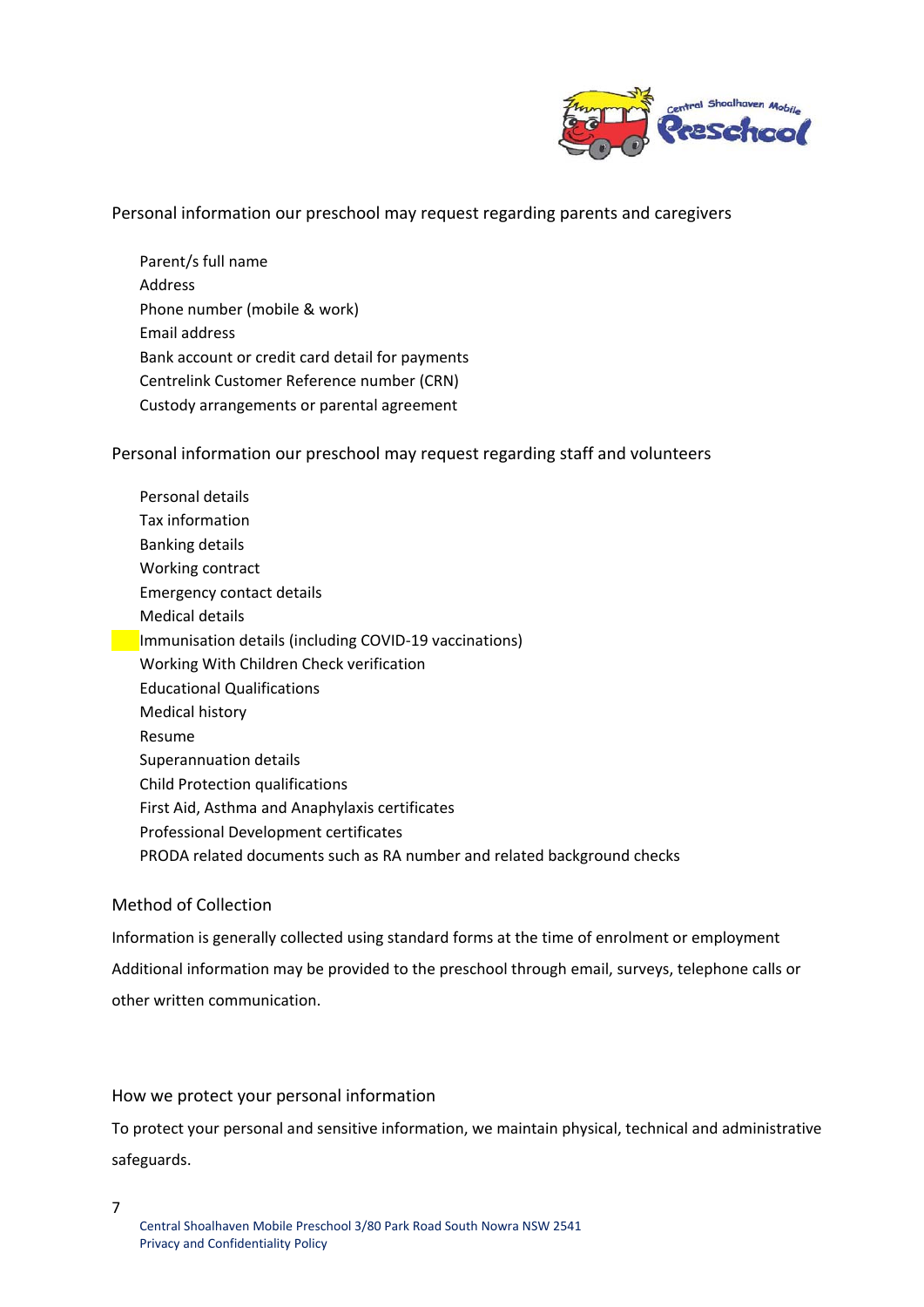

All hard copies of information are stored in children's individual files or staff individual files in a locked box (at venues) or filing cabinet (at office).

All computers used to store personal information are password protected.

Access to personal and sensitive information is restricted to key personel only.

Security software is installed on all computers and updated automatically

Any notifiable breach to data is reported

All staff are aware of the importance of confidentiality and maintaining the privacy and security of information.

# Access to personal and sensitive information

Personal and sensitive information about staff, families and children will be stored securely at all times.

The Approved Provider will ensure that information kept in a child's record is not divulged or communicated through direct or indirect means to another person other than:

- the extent necessary for the education and care or medical treatment of the child to whom the information relates
- a parent of the child to whom the information relates, except in the case of information kept in a staff record
- the Regulatory Authority or an authorised officer
- as expressly authorised, permitted or required to be given by or under any Act or law
- with the written consent of the person who provided the information.

## Disclosing personal and sensitive information

Our preschool will only disclose personal or sensitive information to:

- a third-party provider with parent permission
- ‐ Child Protection Agency‐ Office of the Children's Guardian and Regulatory Authority as per our *Child Protection and Child Safe Environment Policies*
- authorised officers (for example public health officer)
- the regulatory authority or an authorised officer
- as expressly authorised, permitted or required to be given by under any Act or Law
- with the written consent of the person who provided the information.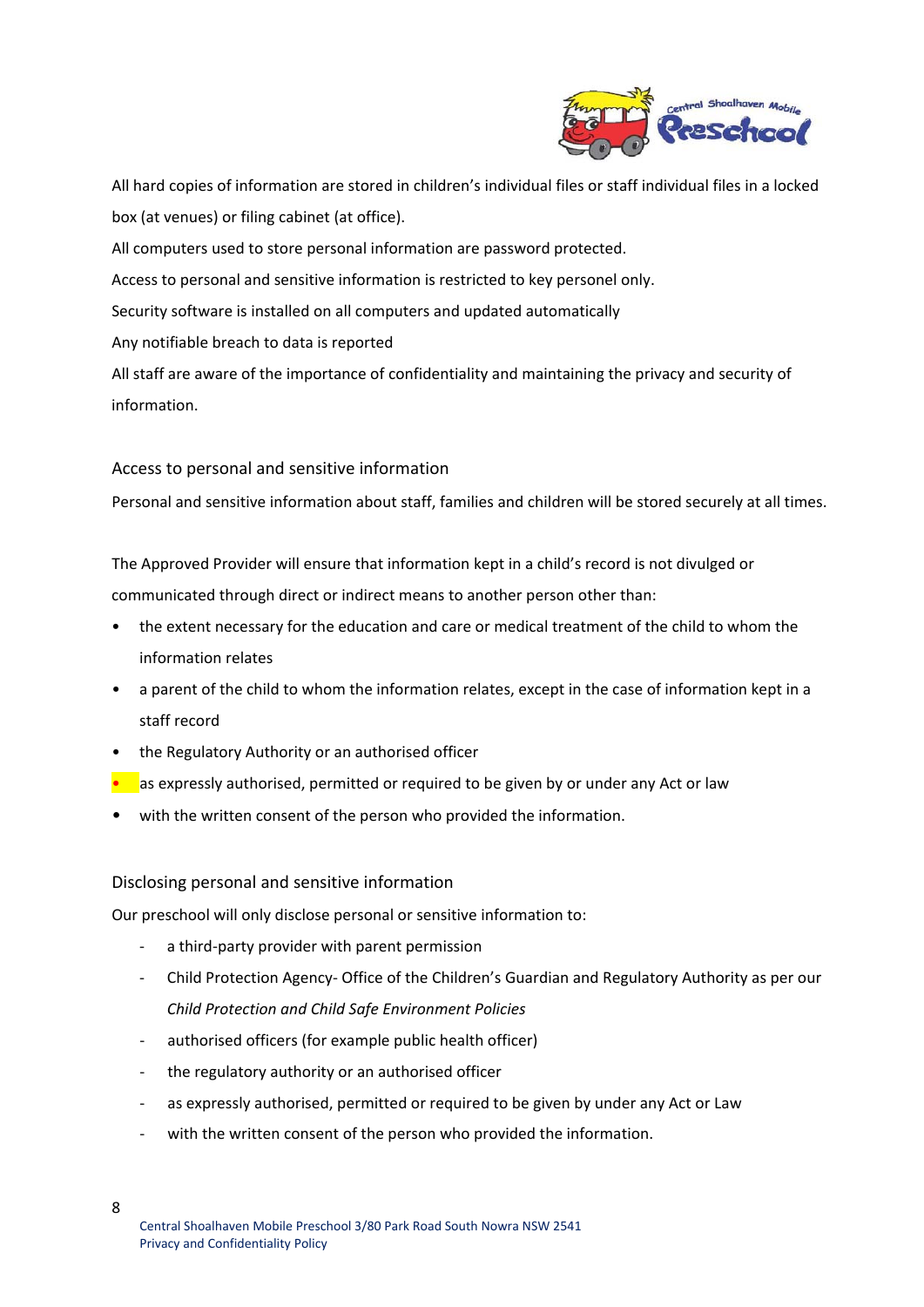

# Complaints and Grievances

If a parent, employee or volunteer has a complaint or concern about our preschool, or they believe there has been a data breach of the Australian Privacy Principles, they are requested to contact the Approved Provider so reasonable steps to investigate the complaint can be made and a response provided.

Central Shoalhaven Mobile Preschool Management Committee csmp.committee@gmail.com

If there are further concerns about how the matter has been handled, please contact the Office of Australian Information Commissioner on 1300 363 992 or: https://forms.business.gov.au/smartforms/landing.htm?formCode=APC\_PC

# APPENDIX

# The Australian Privacy Principals (APPs) outline:

- The open and transparent management of personal information, including having a privacy policy
- An individual having the option of transacting anonymously or using a pseudonym where practicable
- The collection of solicited personal information and receipt of unsolicited personal information including giving notice about collection
- How personal information can be used and disclosed (including overseas)
- Maintaining the quality of personal information
- Keeping personal information secure
- Right for individuals to access and correct their personal information

The APPs place more stringent obligations on APP entities when they handle 'sensitive information'. Sensitive information is a type of personal information and includes information about an individual's:

- Health (including predictive genetic information)
- Racial or ethnic origin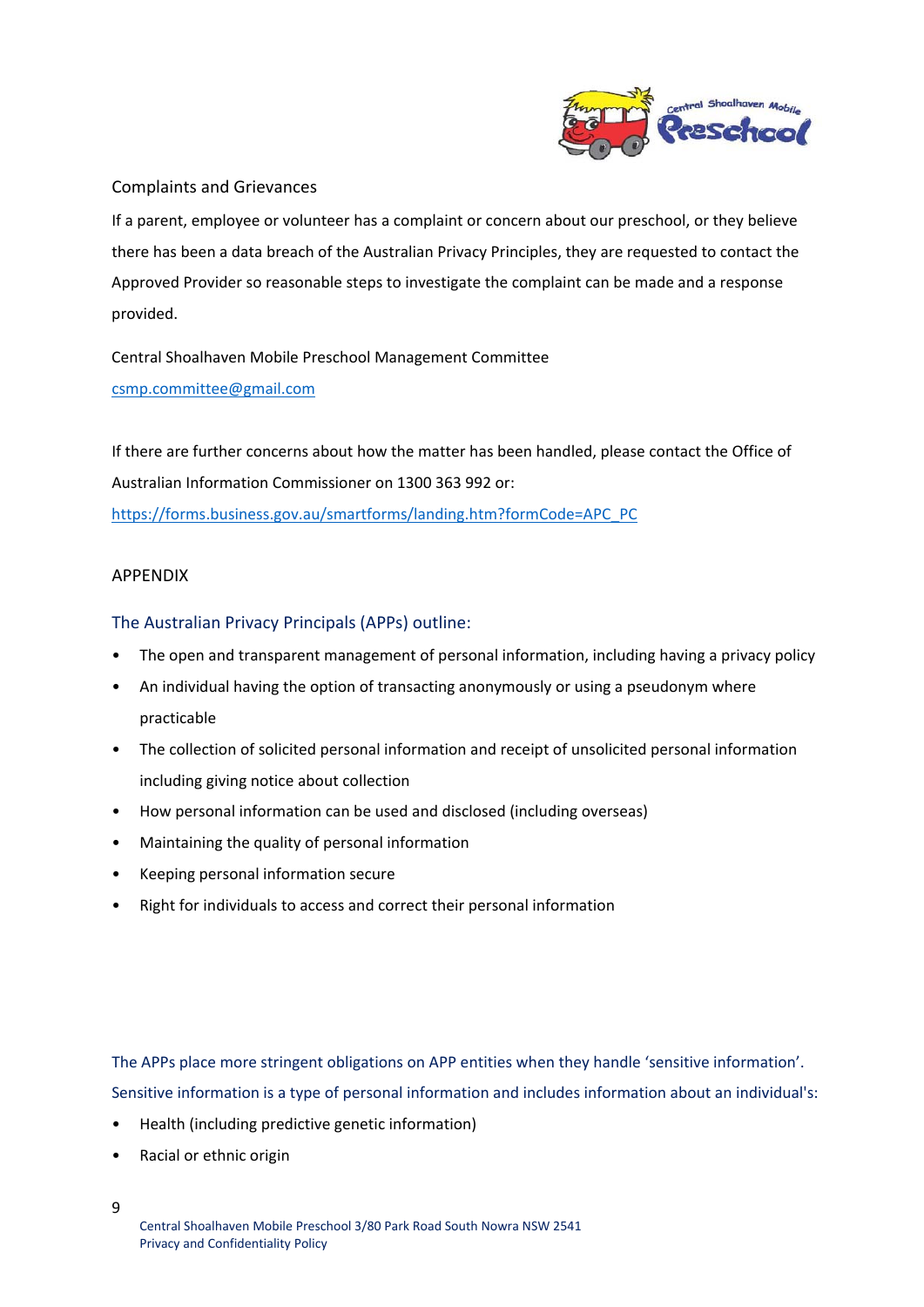

- Political opinions
- Membership of a political association, professional or trade association or trade union
- Religious beliefs or affiliations
- Philosophical beliefs
- Sexual orientation or practices
- Criminal record
- Biometric information that is to be used for certain purposes

Australian Privacy Principles (APPs)

## **APP 1 – Open and transparent management of personal information**

Ensures that APP entities manage personal information in an open and transparent way. This includes having a clearly expressed and up to date APP privacy policy.

## **APP 2 – Anonymity and Pseudonymity**

Requires APP entities to give individuals the option of not identifying themselves, or of using a pseudonym. Limited exceptions apply.

#### **APP 3 – Collection of solicited personal information**

Outlines when an APP entity can collect personal information that is solicited. It applies higher standards to the collection of 'sensitive' information.

## **APP 4 – Dealing with unsolicited personal information**

Outlines how APP entities must deal with unsolicited personal information.

## **APP 5 – Notification of the collection of personal information**

Outlines when and in what circumstances an APP entity that collects personal information must notify an individual of certain matters.

## **APP 6 – Use or disclosure of personal information**

Outlines the circumstances in which an APP entity may use or disclose personal information that it holds.

## **APP 7 – Direct marketing**

An organisation may only use or disclose personal information for direct marketing purposes if certain conditions are met.

#### **APP 8 – Cross‐order disclosure of personal information**

Outlines the steps an APP entity must take to protect personal information before it is disclosed overseas.

## **APP 9 – Adoption, use or disclosure of government related identifiers**

Outlines the limited circumstances when an organisation may adopt a government related identifier of an individual as its own identifier or use or disclose a government related identifier of an individual.

## **APP 10 – Quality of personal information**

An APP entity must take reasonable steps to ensure the personal information it collects is accurate, up to date and complete. An entity must also take reasonable steps to ensure the personal information it uses or discloses is accurate, up to date, complete and relevant, having regard to the purpose of the use or disclosure.

## **APP 11 – Security of personal information**

An APP entity must take reasonable steps to protect personal information it holds from misuse, interference and loss, and from unauthorised access, modification or disclosure. An entity has obligations to destroy or de‐identify personal information in certain circumstances.